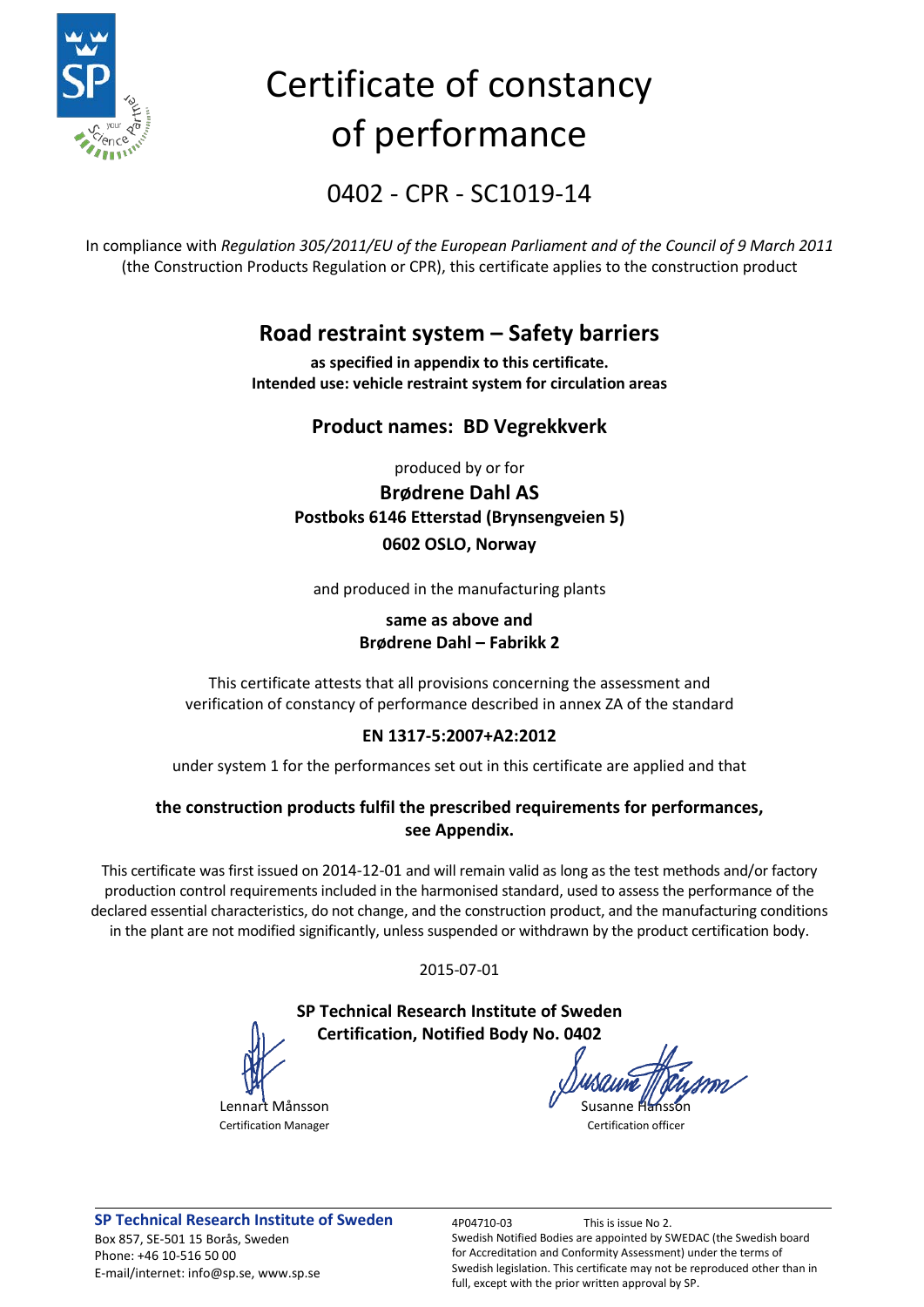

### Certificate of constancy of performance

0402 - CPR - SC1019-14 appendix

## **Road restraint system – Safety barriers Brødrene Dahl, BD Vegrekkverk**

**Intended use: vehicle restraint system for circulation areas**

### **Classification according to EN 1317-5:2007+A2:2012 (EN 1317-2:2010)**

| <b>Product</b>                    | Containment<br>level | Impact<br>severity level | <b>Normalized</b><br>working width,<br>class (m) | <b>Normalized</b><br>dynamic<br>deflection, [m] |
|-----------------------------------|----------------------|--------------------------|--------------------------------------------------|-------------------------------------------------|
| BD Veg - Sigma/BS-CC1*<br>$CC1$ m | H <sub>2</sub>       | B                        | W4(1.3)                                          | 1.1                                             |
| BD Veg - Sigma/BS-CC2*<br>$CC2$ m | N <sub>2</sub>       | B                        | W3(0.9)                                          | 0.9                                             |
| BD Veg - Sigma-CC2 *<br>$CC2$ m   | N <sub>2</sub>       | B                        | W4(1.1)                                          | 0.9                                             |
| BD Veg - Sigma-CC4 *<br>$CC4$ m   | N <sub>2</sub>       | A                        | W5(1.7)                                          | 1.5                                             |
| BD Veg - P140 *<br>$CC4$ m        | N <sub>2</sub>       | A                        | W7(2.3)                                          | 2.3                                             |

\*ITT

### **Classification according to EN 1317-5:2007+A2:2012**

| Product                                                | <b>Durability</b>                                                                      | <b>Resistance to snow removal</b><br>class |
|--------------------------------------------------------|----------------------------------------------------------------------------------------|--------------------------------------------|
| BD Veg - Sigma/BS-CC1<br><b>BD Veg - Sigma/BS-CC2</b>  | Hot dip galvanized,<br>acc. to EN ISO 1461                                             | Class 3                                    |
| <b>BD Veg - Sigma-CC2</b><br><b>BD Veg - Sigma-CC4</b> | Hot dip galvanized,<br>acc. to EN ISO 1461                                             | Class 3                                    |
| <b>BD Veg - P140</b>                                   | Pole: Plastic not evaluated<br>Steel Beam: Hot dip galvanized,<br>acc. to EN ISO 1461. | Class 3                                    |